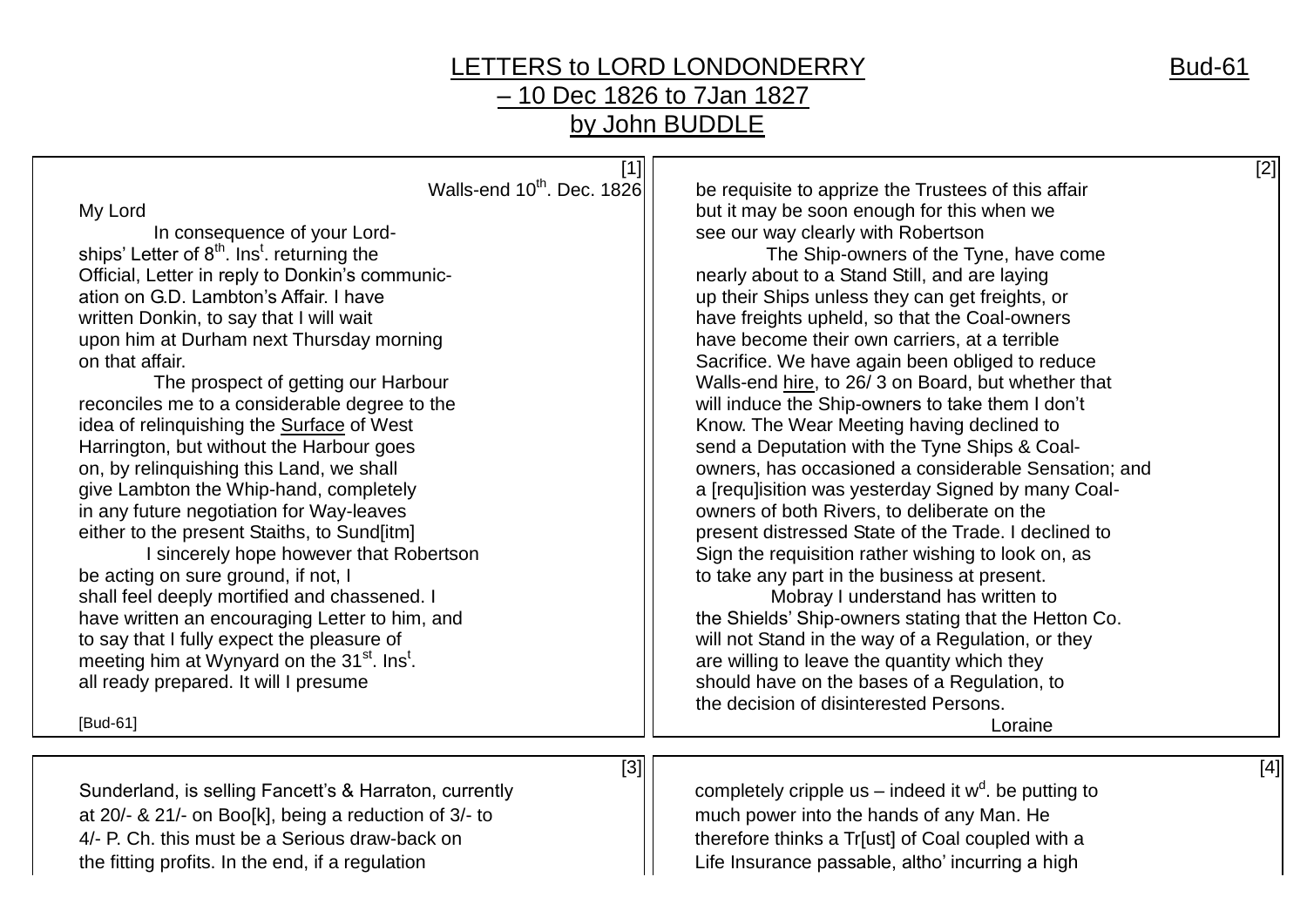| does not take place it will bring about a<br>further general reduction of Prices on the Wear<br>I expect the High-main, at Pittington<br>will be ready for my inspection next Wednesday<br>when I hope to be able to give your Lordship<br>a favourable report<br>I have the Honor to be<br>My Lord<br>with the greatest respect<br>Your Lordships<br>Most obedient<br>faithful Servant<br>Jn <sup>o</sup> Buddle<br>P.S. I saw Donkin yesterday Chisholm, is still<br>pressing for Security for Banks, on looking over the<br>Df <sup>t</sup> . of the Arang <sup>t</sup> . With the [Tentus], Donkin can-<br>not find any object of Security, except the Colliery<br>Stock, or Coal. He has a great objection to<br>the former, as it $w^d$ . be accomplished by a power to<br>Sell $\&$ in case of any disappointment, in the paym <sup>t</sup> .<br>of the Instalments. Banks, or his Representatives the<br>being a bad Case, having had a Stroke of the Palsy /<br>might immediately proceed to Sale, which w <sup>d</sup> .<br>[Bud-61]<br>completely | Rate of Interest.<br>Before I See your Lordship I will term<br>this Subject further now in my mind.<br>This is written with Wedgeward's Pat <sup>t</sup> .<br>"Manyfold Writer" which will take 4 or 5 Copies &<br>the original at the same time<br>The Marq <sup>s</sup> . of Londonderry<br>&c. &c. &c.<br>Wynyard Park,                          |
|--------------------------------------------------------------------------------------------------------------------------------------------------------------------------------------------------------------------------------------------------------------------------------------------------------------------------------------------------------------------------------------------------------------------------------------------------------------------------------------------------------------------------------------------------------------------------------------------------------------------------------------------------------------------------------------------------------------------------------------------------------------------------------------------------------------------------------------------------------------------------------------------------------------------------------------------------------------------------------------------------------------------------------------------------------------|-----------------------------------------------------------------------------------------------------------------------------------------------------------------------------------------------------------------------------------------------------------------------------------------------------------------------------------------------------|
|                                                                                                                                                                                                                                                                                                                                                                                                                                                                                                                                                                                                                                                                                                                                                                                                                                                                                                                                                                                                                                                              |                                                                                                                                                                                                                                                                                                                                                     |
| $[5]$<br>Walls-end 17 <sup>th</sup> . Dec. 1826<br>My Lord<br>I regret to say that I have failed<br>in my object with Edw <sup>d</sup> . Under the present aspect<br>of the times "Bankers" cannot think of lending their<br>Money, on dead Securities. Nothing therefore re-<br>mains for me but to try another Channel.<br>As I am hedging along, not in the                                                                                                                                                                                                                                                                                                                                                                                                                                                                                                                                                                                                                                                                                               | [6]<br>when I see that brilliant Star of our hopes,<br>Lord Seaham, put in the <b>First Spade</b> , for the<br>commencement of this great Work - My Lady<br>and your Lordship Standing by, to presume<br>"Good Speed the Work" in which I should<br>most piously join. I now look forward<br>for Robinson's further communications with<br>Anxiety. |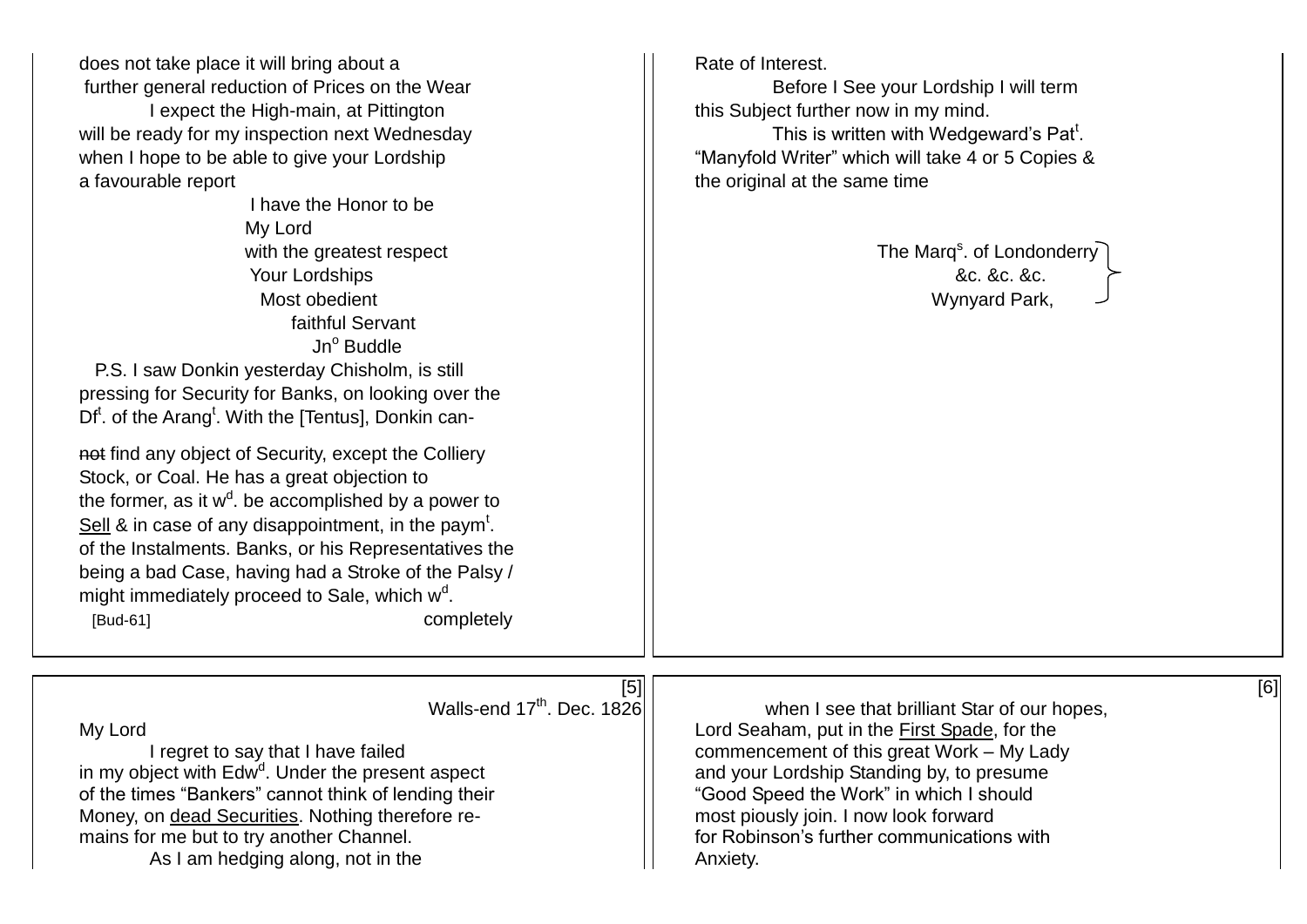best humers in the world in consequence of my I have the Honor to be I have the Honor to be want of success with the Quaker, I met the  $\overline{\phantom{0}}$  My Lord Pensher Post Boy, with the enclosed from New York Washington With the greatest respect Robertson, which cheered me exceedingly, and Your Lordship's I forward it to your Lordship, that it may Most obedient Speak for itself – it puts the matter beyond<br>
doubt I think His recollection has failed him doubt I think. His recollection has failed him a little about the crossing of the Hetton Way as I Pointed out to him how I had always proposed to pass it by tunnelling. If we take the most Southern Line by Morsley &c. &c. &c. Letch however we shall avoid this. Notice that the state of the state of the UV of the Wynyard Park, I shall only now add, that it will be one of the happiest days of my Life to [Bud-61]

I have this morning  $rec<sup>d</sup>$ , the enclosed from Donkin, – it seems the old Bogtrotter is not **important meeting having to take place**, your to be kept longer quiet without Security at least. I and probably Lordship would attend; and probably Lord Explained to your Lordship in a frame Letter Donkins objections to giving the Security on the Colly. Stock.  $\vert \vert$  think it probable that much good might re-

and the Baronet's Coal, but being in Settlement it Fig. in Sequence would have to be accompanied with a Life in-<br>
In your Lordship's Memoranda of Satdy. surance I shall be glad to receive your Lord-Ships Sentiments on this matter to enable me in all his Money. – the offer was to pay £100 P. Mo.

From Information received this morning Regulation of the Trade, is becoming very Sincere **had any communication with him for 6 Weeks at** on this River & it is therefore probable that least. I hear that matters are not comfortable

The Marg<sup>s</sup>. of Londonderry

Walls-end 17<sup>th</sup>, Dec. 1826  $\vert$  for some rime past. I was my intention when My Lord at Wyn<sup>d</sup> at Wyn<sup>d</sup>. last Sa. To have asked your Lordship / but it escaped my recollection / if in case of an Ravensworth  $w^d$ , attend at the same time. I We might I think give Security on Pensher  $\vert\vert$  sult from the presence of persons of such con-

 $Ev<sup>g</sup>$ . I observe your Lordship asks – has any thing been Settled with Davison & Smith<sup>s</sup>. I have to talk with Donkin. If the old Fellow is not not not not heard anything since I communicated the conpacified, he may take it into his head to call  $\vert$  tents of your Lordship's official Letter on the Subject

I have not rec<sup>d</sup>. any Communication from I have reason to think, that the feeling for a second of the Moorsley Affair – indeed I have not

## $[7] \begin{bmatrix} 1 \\ 0 \end{bmatrix}$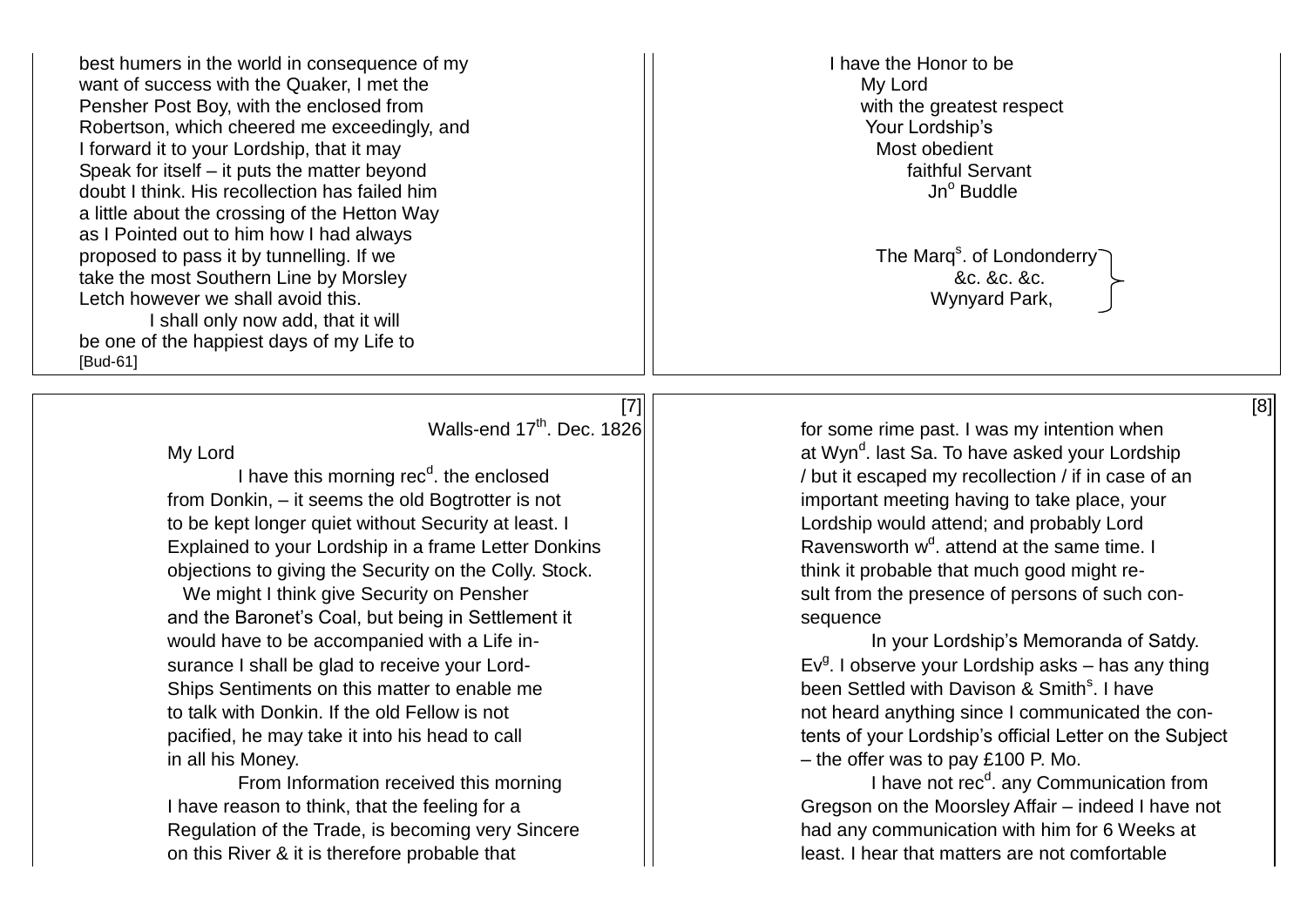| the Meetings will shortly become of a more im-<br>portant Character, than they have exhibited for<br>[Bud-61]                                                                                                                                                                                                                                                                                                                                                                                                                | amongst the proprietory. On getting home Yes-<br>terday I found a Note from Col. Mills request-<br>ing me to go to Branspeth to see the Squire<br>and Teringson, on an early day this Week. I have<br>therefore decided to go tomorrow, but I don't                                                                                                                                                                                                                                                                                                                                                                                                                                                                                                                                                                                                                                                                                                                                                                                                               |
|------------------------------------------------------------------------------------------------------------------------------------------------------------------------------------------------------------------------------------------------------------------------------------------------------------------------------------------------------------------------------------------------------------------------------------------------------------------------------------------------------------------------------|-------------------------------------------------------------------------------------------------------------------------------------------------------------------------------------------------------------------------------------------------------------------------------------------------------------------------------------------------------------------------------------------------------------------------------------------------------------------------------------------------------------------------------------------------------------------------------------------------------------------------------------------------------------------------------------------------------------------------------------------------------------------------------------------------------------------------------------------------------------------------------------------------------------------------------------------------------------------------------------------------------------------------------------------------------------------|
| [9]<br>any thing of Gregson, & Suspect that all is<br>not going on Smooth between him and<br>his Partners.<br>I have the Honor to be<br>My Lord<br>with the greatest respect<br>Your Lordship's<br>Most obedient<br>faithful Servant<br>Jn <sup>o</sup> Buddle<br>I have been very remiss, in not thanking<br>your Lordship for some Game - 4 Hares & a<br>Brace of Partridges sent to Pensher last<br>Friday Week.<br>The Marq <sup>s</sup> . of Londonderry<br>&c. &c. &c.<br>Wynyard Park,<br>[Page 10 Blank]<br>[Bud-61] | [11]<br>Walls-end 24 <sup>th</sup> . Dec. 1826<br>My Lord<br>I have this morning received your<br>Lordships Letter of the $22d$ . Inst., and with your<br>Lordship feel very low on the State of our Vend<br>It however arises from uncontrollable circumstances<br>- the Ship-owners cannot afford at this Season to<br>carry the Coals for the price they fetch at Market<br>and in consequence lay-up their Ships, unless they<br>can get freighted by the Coal-owners at such a<br>rate as will pay them, in which case, the Coal-<br>owner loses God Knows how much. Rather<br>than freight the Bewickes Walls-end People have<br>reduced their Coals to 28/- And here we have re-<br>duced to 26/- on board, notwithstanding which<br>we have not vended a Single Chaldron for nearly<br>a fortnight & Bewickes' have only vended 2<br>Small Cargoes Since they reduced to 28/-<br>Indeed on this River the Trade<br>is almost at a Stand in Spite of the neces-<br>sities of the Coal-owners, and most of the<br>Collieries are laid in 'till the New Year |
| $[12]$<br>commences.<br>As to our own particular case<br>we can only depend upon the Shipping force of<br>our own Fitters for carrying off Coals, as<br>no Coal Ship-owners will take them at the                                                                                                                                                                                                                                                                                                                            | $[13]$<br>and will not peck at any property, that is not<br>actually yielding a present rental or income<br>I am not entirely without hopes of Success, but<br>yet I sincerely dare venture to hope; and I am<br>sorry to say that I cannot conceal from                                                                                                                                                                                                                                                                                                                                                                                                                                                                                                                                                                                                                                                                                                                                                                                                          |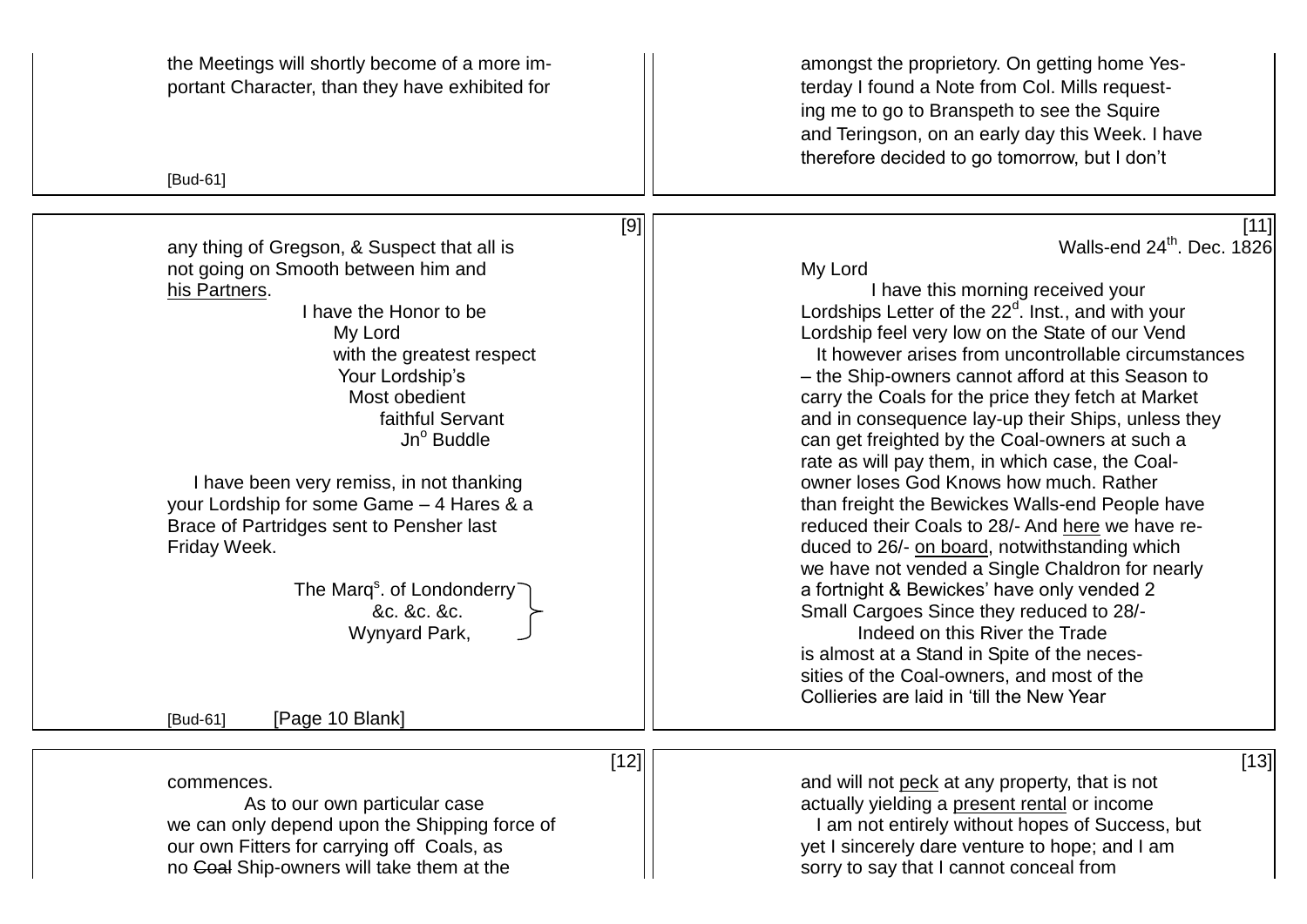present price, and freighting would be your Lordship that the sort of hue & cry general consent to force Coals into the Strongly against the accomplishment of any Market, until it is [elrased] a little, or re- **and it is soft** object of this sort gulate. If neither of these Plans can be I will assist in getting the Way-leave adopted a further great reduction of Price in such an extent as will speedily bring a whether he is yet will enough to do business great many Coal-owners to Stand. And I shall however See this on Tuesday. then after all we must come to Regulat<sup>n</sup>.

The State of the Trade is really desperate **Fig. 1** portant, as it will most likely decide the beyond any thing I ever remember, and the  $\vert \vert$  question of Regulation, or no Regulation question now to be decided is regulation, or – of Peace, or War, as I am satisfied ruin. That the Trade cannot go on longer in

I wish to God I could see my way **its present State. The Ship-owners** cannot to relief thro' the Channel to which I looked **inter the Contagent State.** The Ship-owners relief thro' the Channel to which I looked longer the more festidious about Securities [Bud-61]

from Robertson I will send a Messenger New York Changes and Contract and Contract Manuson of the Walls-end 25<sup>th</sup>. Dec. 1826 to your Lordship. I hope tomorrow will see the same state of the My Lord bring me his Dispatches **I last Night ruined your** castle] yesterday I have made my arrange- **Fig. 1** [1] Fig. 2 [1] ficial & Private on the Subject of the Coalments for being at Wynyard on the 31<sup>st</sup>. this day Week – I shall Start early from I am really sorry to find that I have Pensher & will be at Wyn<sup>d</sup>. To Breakfast.

The Marg<sup>s</sup>. of Londonderry

ruinous. We must either therefore erase by **the substitution of the set of the vertex** which is universal against our credit, [operates]

Acco<sup>t</sup>. settled with Lambton's people, but my opinion is inevitable – a reduction to **CRO Croudace has been very ill, and I don't Know** 

. Tuesday's Meeting will I think be im longer carry the Coals – the Coal-owners must but People who have Money, are getting the the therefore become their own Carriers, which will<br>
longer the more festidious about Securities<br>
longer the more festidious about Securities<br>
longer the more festidious about Sec

As stated in my Letter from [New- III Lordships Packet, covering your Letters of Of-. trade Meeting – Regulation &c.

 $[14]$  [15]

committed an indiscretion, in Stating at the I calculate on finding Robertson there  $\vert \vert$  Newcastle Meeting that your Lordship was favourable I am My Lord **I** am My Lord **to Regulation**, on the principle of an arbitration with the greatest respect  $\lvert \cdot \rvert$  of Claims for quantity on the Basis, between the Your Lordship's The Committee & individuals. In doing this I assure Most obedient your Lordship, that I acted under the entire [connition] Faithful Servant That I was representing your Lordships wishes and Sen-Jn<sup>o</sup> Buddle **timents on the Subject.** I trust your Lordship will not consider me guilty of blabbing table talk, after Dinner, in this instance when I call to your Lordships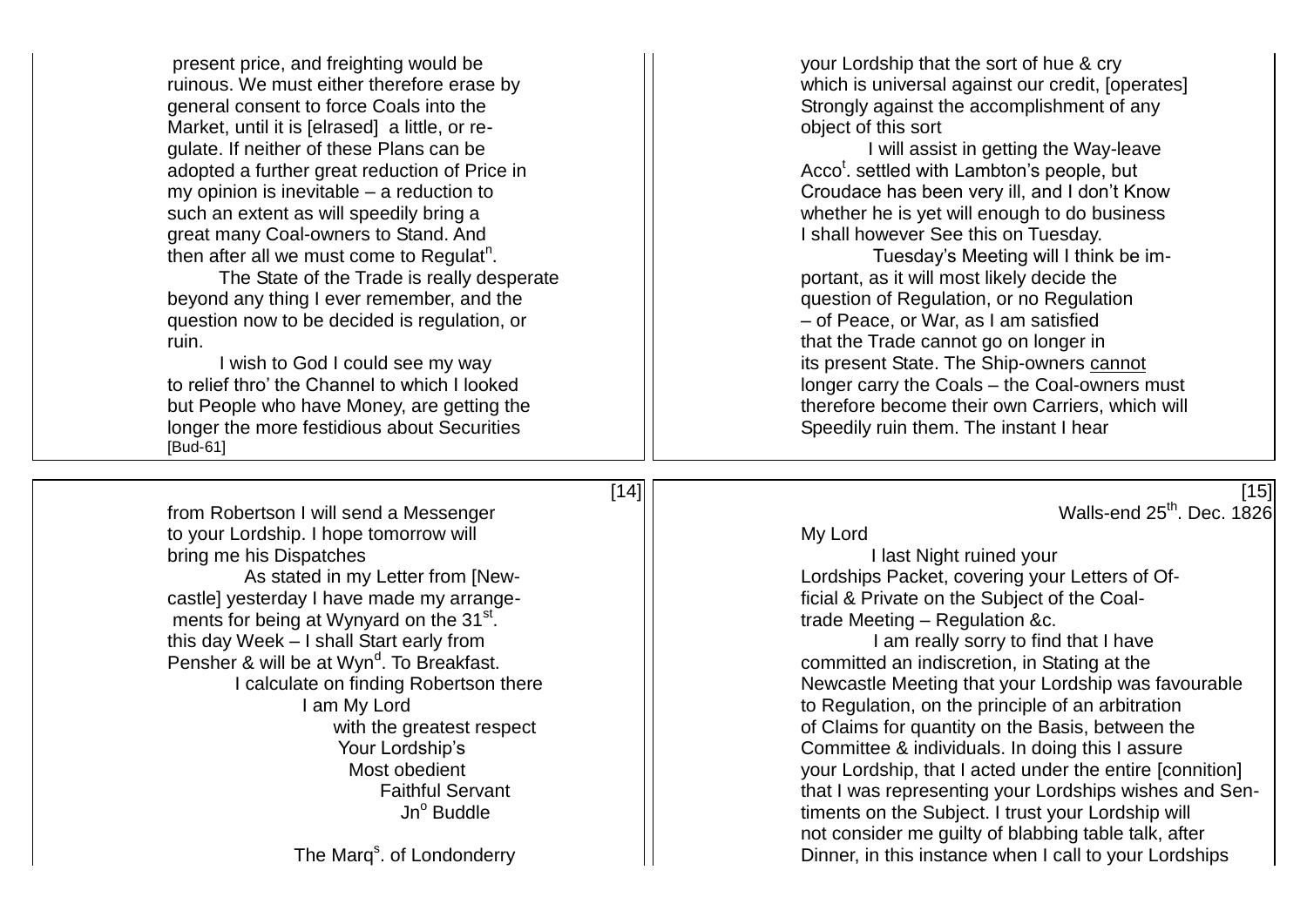| Wyny <sup>d</sup> . | recollection, that you have in all our late Conversations<br>on the general State of the Coal-trade, expressed<br>your Sentiments uniformly, to the above effect.<br>The extent to which I committed myself<br>at the Newcastle Meeting, was that your Lordship<br>was favourable to Regulation founded on the prin- |
|---------------------|----------------------------------------------------------------------------------------------------------------------------------------------------------------------------------------------------------------------------------------------------------------------------------------------------------------------|
|                     | ciple of a reference, in case of a difference of opinion<br>as to the Claims for quantity between Individuals and                                                                                                                                                                                                    |
| [Bud-61]            |                                                                                                                                                                                                                                                                                                                      |

 $[16]$   $[17]$ 

committed, and your Lordship will please to consider, that the Copy of the Regulations and will be 800,000 Ch. which will require the Wear which I sent, on the resolutions of the Tyne  $\vert\,\vert$  to be 533,332 to be up to its' proportion of  $^2\prime_5$ <sup>ths</sup>. – the Wear being no further committed by them  $\vert \vert$  which in my opinion it will be. I therethan as to the proportion of the  $\frac{3}{5}$ <sup>ths</sup>. &  $\frac{2}{5}$ this is for the reconsideration of the Wear Meeting  $\vert \vert$  vended by each River, will be against the claim

more than the preparatory Meeting to ascertain whether  $||$  shall now advest to some remarks in your the Trade of both Rivers was disposed to regulate, or  $\vert \cdot \vert$  Lordships private Letter. not. But all the details of the rules &c. of the Regu-<br>  $\vert \vert$  The conferences after Dinner, are disposed of already lation for each River, have to be gone into at the  $\vert$  in a former part of this Letter. private Meetings of the Committees of each River. The  $\vert \vert$  As to the additional profit this year of £7000 to only thing that the general Meetg. could do was to  $\vert \vert$  E8,000 – merely a cash Bal<sup>ce</sup>. The real infix the proportion between the Rivers, but this has  $\vert \vert$  crease, or decrease in profit can only be Known, by a nothing to do with the distribution of the Basis on each River. – this distribution will be the business of Terroric Creases, or decreased our Stock in Trade & Bookthe respective Committees. And it by no means follows  $||$  Debts. I however hope that the bona fides Profit is that any one is to stand on the same Basis as in more than last year, but I attribute it entirely to – particularly on the Wear, whose new Colls. are  $\vert$  the quantity and risk [charges] there Rainton. I am coming in & old ones going out. Lambton's Fatfield  $\vert$  Sure that no increase of vend which we have ob-24,000Ch. on the Basis has gone out in consequence of  $\vert\vert$  tained from Rainton in consequence of the Regulation Lambs' failure & his Leafield / J. Humble / 12,000 on  $\vert \vert$  having been taken up, has at all compensated us

the Committee. This is the extent to which I am  $\vert \vert$  will gain on the Wear, this year. From the Co. House Acco<sup>t</sup>. it is said the Tyne Vend this year fore anticipate, that a comparison of the quantities tomorrow  $\vert\vert$  of the Wear for its'  $^2\prime_5$ <sup>ths</sup>. – this part will however The Newcastle Meeting, was in fact nothing  $\vert\,\vert$  be ascertained at the Commission at Sund<sup>d</sup>. on the 20<sup>th</sup>Jany

Balan<sup>ce</sup>, of the Books – shewing whether we have in-1825. This could not be the case, on either River **the the working of Pensher Colliery**, which has both increased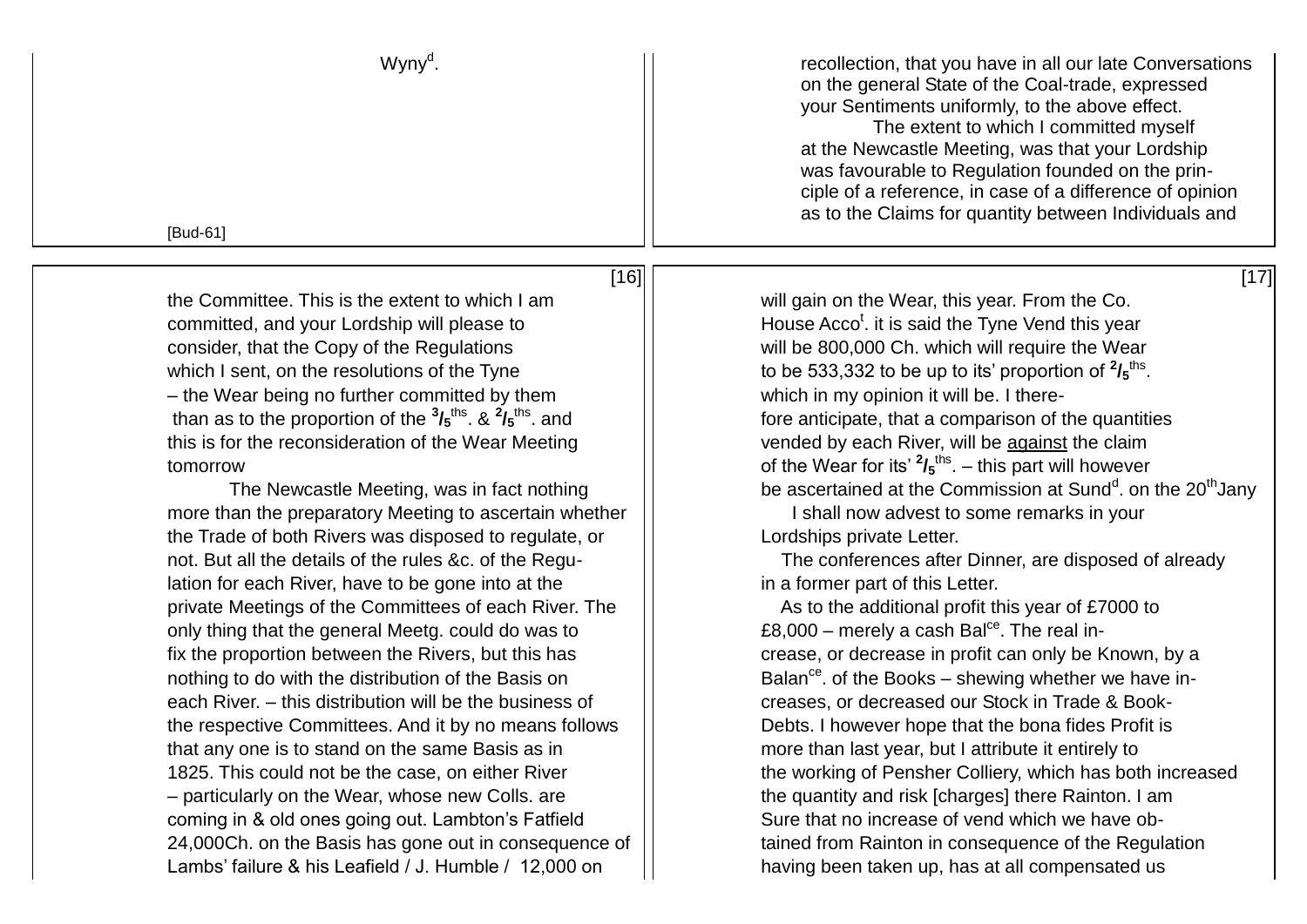the Basis, will also be out before April, so that  $\vert \vert$  for the reduction of 4/- on W.end and 1/- on Eden

two Rivers I am of opinion that the Tyne will **interest and the UV** or working out profit will be less by that Sum

former price. And the 1/- on Eden-main in the Prices will enevitably be pulled down on the Wear same Way, will amo<sup>t</sup>. to £6000. So that if under Regulation we could obtain inly the same  $\vert \vert$  the contemplation of such an event, every one ought Vend we shall get this year, our Expenses  $w^d$ . if anything be diminished, while our Receipts  $w<sup>d</sup>$ . be Your Lordship Says it is evidently the interest<sup>or</sup> the  $\vert \vert$  Profit, lest the extent of Vend be what it ought Trade on the Tyne to Regulate that forces Regulation. I really do A Further reduction would [raise] a Loss. – there the not Know that the present attempt to effect or Regulat<sup>n</sup>. has originate with the Tyne. I think it has origi- and unbiased opinion. nated with Mowbray, who has for long been using  $\Box$ all his endeavours to bring it about. He has written  $\vert \vert$  the trade, in which your Lordship thinks I have difa Series of Papers on the Subject & sent Copies to Fig. Fig. 6. Fig. 6. Fig. 1 can with truth assure your both Ship & Coal-owners. Your Lordship saw his First  $\vert \vert$  Lordship, that the greatest anxiety which I feel is essay on the Subject written on the  $23<sup>d</sup>$ . May last & you approved generally of it. The idea that the Hetton  $\|\cdot\|$  well. Our Stake is so poor that I consider it al-Co.  $w^d$ . negate at all, has had great influence in bringing the Tyne into the Measures & your Lordships'  $\vert \vert$  such an enormous Establishment, take a retrograde communication to  $M<sup>r</sup>$ . W. Brandling on the same Subject, has also had its effect.  $||$  will be the consequence? Could we act indepen-

My own opinion is that Regulation is equally  $\vert$   $\vert$  dently of the Trade, and Sell our Coals at a fident, that with Bewickes Walls-end Free on  $B<sup>d</sup>$ . at 18/- & Russells at 26/- that the Walls-end on  $\vert$  think of addressing your Lordship to enter into the Wear cannot fetch  $34/$ -, And that with  $\vert \vert$  anything of the Kind, if you could make more Northumberland, Killingworth &c. at  $24/-$  or  $22/-$  that  $\vert$  Money by Keeping out of it. But I am Eden Main, P[rimore] & Lyons, can obtain 28/ 6 at this moment of a contrary opinion, as I If things continue in this State on the Tyne  $||$  do not think, with or without Fitters that we could [Bud-61] Prices

3,600 will be to add to others.  $\vert\vert$  the reduction of the 4/- alone, will next year amo<sup>t</sup>. Now as to the propositions between the to E7000, or £8000. That is for the same Expence than it w<sup>d</sup>. be if the Coals were Sold at their

 $[18]$   $[19]$ 

[Bud-61] former

. On this point we ought not to deceive ourselves, in . to consider his own position. In our own, it is evident that a general resolution  $-1$  mean a further increased £13000, to £14,000.  $\leq$  <distress>  $\leq$  reduction of about 3/6 P. Ch. would entirely deprive us of

more Vend, the greater the Loss. This is my serious

in the earnest wish to play your Lordships' Cards most, a Sort of Life & Death affair. For if once Movement, or even halts. We need not ask, "what necessary to the Wear, as the Tyne, as I feel con-  $||$  Sup[reme]price & in large quantities than others, it w<sup>d</sup>. be . ridiculous to think of regulation & I should never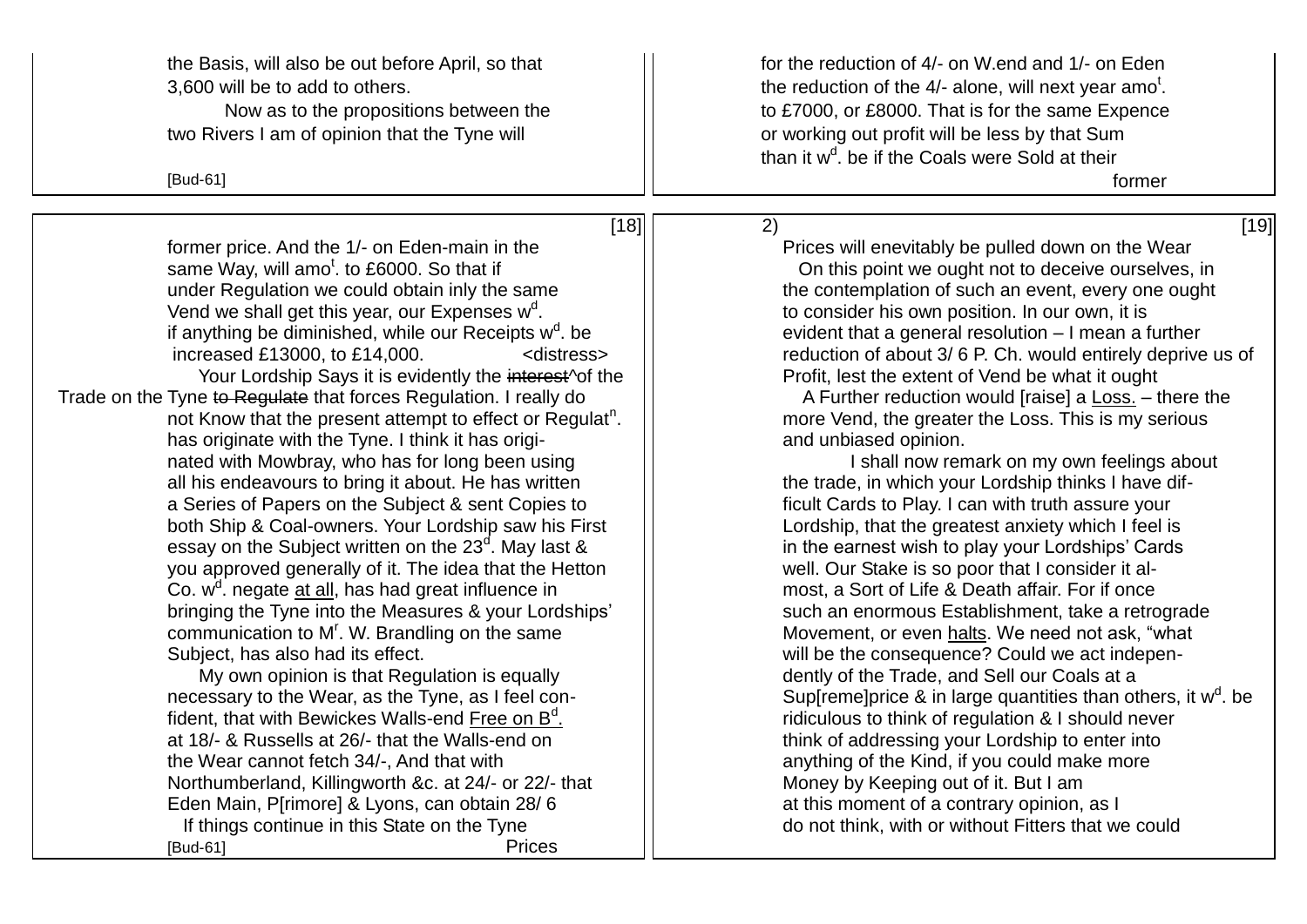| [20] | ادم | - 11 |
|------|-----|------|
|------|-----|------|

sell our Coals at a Penny a Chald. more price than  $\vert \vert$  misunderstood your Lordship: but at the same time either Hetton, or Lambton – that is Coals of like in the intermal if better cannot be done, however uncomfortable the quality. As it is plain that our Coals have no preference  $\|\cdot\|$  circumstance I must State it to the meeting – lay your in London We could therefore only force a large Vend  $\Box$  Lordships official Letter before the meeting, and State by underselling them, and can we afford to do so that I have no discretionary power.<br>We must recollect that we are now Saddled with  $\frac{1}{1}$  let the first place however I will push Billy.

We must recollect that we are now Saddled with 1/- P. Ch. Dean & Chapter's Rent on the Rainton Coals.  $||$  Home upon the extent of his powers; and if they

without Regulation, I don't see that I can add any  $\vert \vert$  Reference, I shall at once be relieved from my difthing, to what I have said, on this Subject on former  $\vert \vert$  ficulties, and then we shall all be fairly at Sea occasions. It has already been proved that they cannot  $\|\cdot\|$  again. For the sake of my own feelings this is the vend the Coals when undersold by others. Neither could  $\Box$  result which I most ardently wish for. And let we do so, under similar circumstances. I shall matters turn as they may, I shall take good care only in[trude] of your Lordship, to understand most  $\vert \vert$  not to risk the placing myself in such a position distinctly, that although I do feel it to be my  $||$  again. duty, to State my opinion freely, and without reserve  $\frac{1}{1}$  external think your Lordship has omitted to send a on all points which I consider to be of great im-<br>
Sheet of your private Letter, as it ends at the end portance to your Lordships' intrust, and although those  $\|\cdot\|$  of the 4<sup>th</sup> Page, with this words – If I was. opinions may occasionally not accord with Your Lord- Then follows a note at the bottom of the Page to ships Sentiments. Yet I do also feel it to be my say that S<sup>ir</sup> H. Browne has just returned duty, not to Support my own opinions [festinaunsly] The only [Oil] of comfort which I feel this but to obey your decisions. And to carry your Lord-  $\vert \vert$  good Christmas day in the Morng, is that he has ship's wishes and orders into effect, to the best of  $\vert \vert$  Succeeded in his object, which will I trust be the my ability. means of placing your Lordship in a Situation to

misunderstood

[Bud-61]

With respect to the utility of Fitters, with, or  $\vert \vert$  do not go to the full recogniction of the of the plan of

As regards the business of the meetg and meet all pressing Engagements: for it is but to tomorrow. I feel that I Stand committed on the clear clear that the Colliers will not be able for some point of reference, on which it seems I have **not contain themselves** and months to do more than maintain themselves, and

| [22]                                                      | [23]                                                               |
|-----------------------------------------------------------|--------------------------------------------------------------------|
| it is even questionable whether for Jany. & Feb. they may | Walls-end 25 <sup>th</sup> . Dec. 1826                             |
| be able to do that.                                       | My Lord                                                            |
| I will see Donkin in the Morning on my                    | I received your Letter of the 8 <sup>th</sup> . Ins <sup>t</sup> . |
| way to Sunderland, on Banke's affair - I do not           | in course, and was much gratified by the in-                       |
| like the tenor of Chisholm's Letter at all.               | telligence which it conveyed of your improved                      |
| No Letter from Robertson this Morng. but                  | prospects, as to the completion of your great un-                  |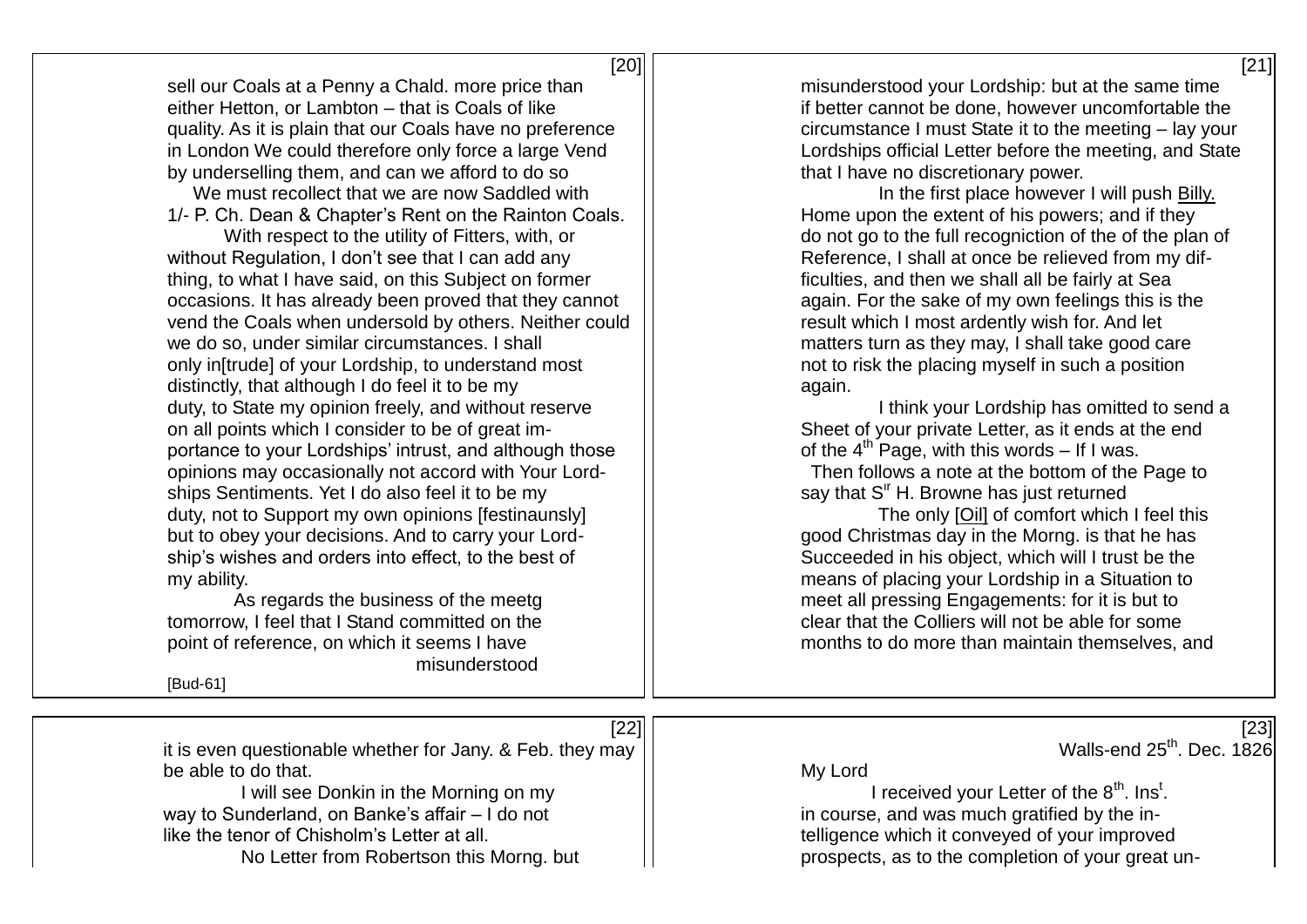| as we have two deliveries of Letters a day, it is possible<br>I may receive one in the Evg in which case I will<br>send to Wyn <sup>d</sup> . a Messenger from Sunderland, after<br>the Meeting. I then go to Pensher where I<br>have asked Stobart to a Bed to be ready<br>for our Ride to Sherburn next Morning<br>I have the honor to be<br>My Lord<br>with the greatest respect<br>Your Lordship's<br>Most obedient<br><b>Faithful Servant</b><br>Jn <sup>o</sup> Buddle<br>The Marq <sup>s</sup> . of Londonderry<br>&c. &c. &c.<br>Wynyard Park,<br>[Bud-61] | dertaking at Swanwick &c. after struggling<br>hard through the Billows of financial difficulties<br>to gain the wished for haven, there is nothing<br>so gratifying as to be brought to safe Moorings<br>in Smooth Water, and it makes our very cau-<br>tious about venturing to Sea again.<br>I now enclose you our last Monthly<br>return, which I have delayed sending for<br>some days, in the vain hope that I might<br>be able to give you a more favourable Acco <sup>t</sup> .<br>of our December Vend. This however I am<br>not able to do, as it is going on languidly<br>and I question if we shall get 400 Ch. for the<br>whole Month – it entirely depends upon the<br>"Goods Traders" taking the Coals for Ballast,<br>as the must of the regular Colliers are laid<br>up. The price of the Coals being so low in<br>London that they cannot afford to carry<br>them. Indeed the Ship-owners have had so<br>bad a years' work of it, that they are resolved<br>not |
|--------------------------------------------------------------------------------------------------------------------------------------------------------------------------------------------------------------------------------------------------------------------------------------------------------------------------------------------------------------------------------------------------------------------------------------------------------------------------------------------------------------------------------------------------------------------|----------------------------------------------------------------------------------------------------------------------------------------------------------------------------------------------------------------------------------------------------------------------------------------------------------------------------------------------------------------------------------------------------------------------------------------------------------------------------------------------------------------------------------------------------------------------------------------------------------------------------------------------------------------------------------------------------------------------------------------------------------------------------------------------------------------------------------------------------------------------------------------------------------------------------------------------------------------------------------|
| [24]                                                                                                                                                                                                                                                                                                                                                                                                                                                                                                                                                               | [25]                                                                                                                                                                                                                                                                                                                                                                                                                                                                                                                                                                                                                                                                                                                                                                                                                                                                                                                                                                             |
| not to run their Vessels during dead of                                                                                                                                                                                                                                                                                                                                                                                                                                                                                                                            | Walls-end 7 <sup>th</sup> . Jany. 1827                                                                                                                                                                                                                                                                                                                                                                                                                                                                                                                                                                                                                                                                                                                                                                                                                                                                                                                                           |
| Winter unless they can obtain adequate freights                                                                                                                                                                                                                                                                                                                                                                                                                                                                                                                    | My Lord                                                                                                                                                                                                                                                                                                                                                                                                                                                                                                                                                                                                                                                                                                                                                                                                                                                                                                                                                                          |
| from the Coal-owners: but as this is a risk which                                                                                                                                                                                                                                                                                                                                                                                                                                                                                                                  | I have this morning received                                                                                                                                                                                                                                                                                                                                                                                                                                                                                                                                                                                                                                                                                                                                                                                                                                                                                                                                                     |
| few Coal-owners are willing to run, the trade                                                                                                                                                                                                                                                                                                                                                                                                                                                                                                                      | your Lordships' Letter of yesterday, and                                                                                                                                                                                                                                                                                                                                                                                                                                                                                                                                                                                                                                                                                                                                                                                                                                                                                                                                         |
| is almost at a Stand for the present.                                                                                                                                                                                                                                                                                                                                                                                                                                                                                                                              | perfectly agree with your Lordship, that Robert-                                                                                                                                                                                                                                                                                                                                                                                                                                                                                                                                                                                                                                                                                                                                                                                                                                                                                                                                 |
| As soon after the end of the Month as                                                                                                                                                                                                                                                                                                                                                                                                                                                                                                                              | son, must be Mad, or worse than Mad                                                                                                                                                                                                                                                                                                                                                                                                                                                                                                                                                                                                                                                                                                                                                                                                                                                                                                                                              |
| I am able, I will send you a Sketch of the                                                                                                                                                                                                                                                                                                                                                                                                                                                                                                                         | if after all he has now written, her should                                                                                                                                                                                                                                                                                                                                                                                                                                                                                                                                                                                                                                                                                                                                                                                                                                                                                                                                      |
| State of our affair; but I don't flatter myself                                                                                                                                                                                                                                                                                                                                                                                                                                                                                                                    | not already see his way. I expect to hear                                                                                                                                                                                                                                                                                                                                                                                                                                                                                                                                                                                                                                                                                                                                                                                                                                                                                                                                        |
| with the hope of a very brilliant year's work, as                                                                                                                                                                                                                                                                                                                                                                                                                                                                                                                  | from him definitively as to the time he                                                                                                                                                                                                                                                                                                                                                                                                                                                                                                                                                                                                                                                                                                                                                                                                                                                                                                                                          |
| our Vend is going to be considerably short of last                                                                                                                                                                                                                                                                                                                                                                                                                                                                                                                 | will be down, in a day or two, and Know                                                                                                                                                                                                                                                                                                                                                                                                                                                                                                                                                                                                                                                                                                                                                                                                                                                                                                                                          |
| years, and the high-price of Corn has considerably                                                                                                                                                                                                                                                                                                                                                                                                                                                                                                                 | of nothing to prevent my meeting him at                                                                                                                                                                                                                                                                                                                                                                                                                                                                                                                                                                                                                                                                                                                                                                                                                                                                                                                                          |
| increased the cost of leading the Coals. I believe                                                                                                                                                                                                                                                                                                                                                                                                                                                                                                                 | Wynyard, whenever he may appoint, unless I                                                                                                                                                                                                                                                                                                                                                                                                                                                                                                                                                                                                                                                                                                                                                                                                                                                                                                                                       |
| however according to the extent of our Vend                                                                                                                                                                                                                                                                                                                                                                                                                                                                                                                        | should happen to be at Brancepeth at the time                                                                                                                                                                                                                                                                                                                                                                                                                                                                                                                                                                                                                                                                                                                                                                                                                                                                                                                                    |
| that we shall make more profit than any                                                                                                                                                                                                                                                                                                                                                                                                                                                                                                                            | and this could only delay me a Single day                                                                                                                                                                                                                                                                                                                                                                                                                                                                                                                                                                                                                                                                                                                                                                                                                                                                                                                                        |
| Colliery, almost on the River.                                                                                                                                                                                                                                                                                                                                                                                                                                                                                                                                     | I wrote the Squire on the 30 <sup>th</sup> . Dec. begging                                                                                                                                                                                                                                                                                                                                                                                                                                                                                                                                                                                                                                                                                                                                                                                                                                                                                                                        |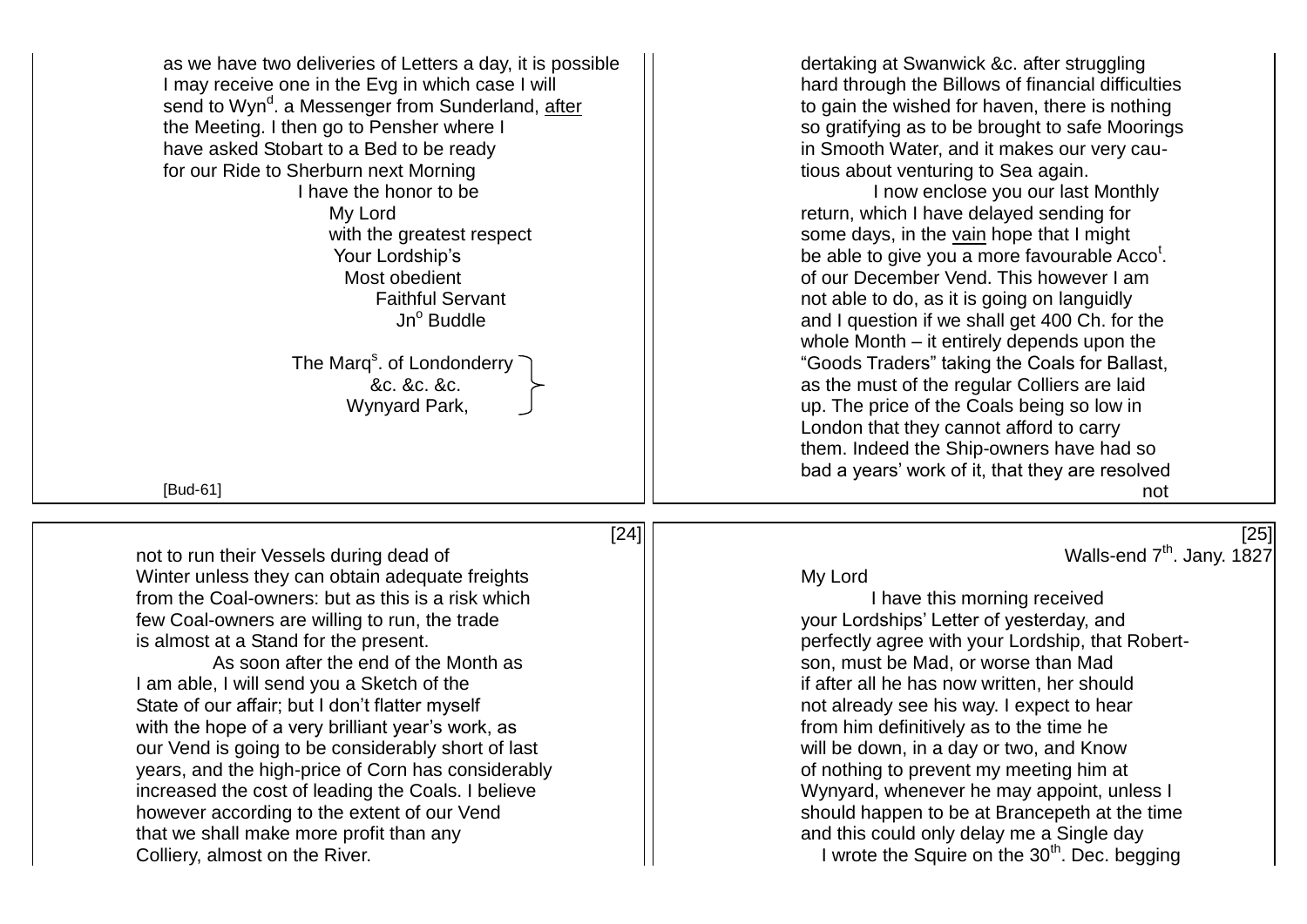The Coal-owners both on Wear & Tyne Seem  $\vert \cdot \vert$  of him to name the time when he would to be inclined to go seriously to work to in- wish me to be at Brancepeth, as the press of deavours to better the State of the Trade – it Stands  $\vert$  business at this Season rendered a few day's much in need of it & I think it probable that  $\vert \vert$  notice necessary. – I have not yet had any something may be done in the cause of next  $\vert \vert$  reply, altho' I have thrice written him since Month. Wishing all the good family at Kingston **business** and on other matters!!! the Complements of the Season I remain I shall be at Pensher tomorrow, and Dear Sir Solution  $\vert \vert$  shall hope to find the River open again, and with great respect most Sincerely yours' W. M Pitt Esq<sup>r</sup>.  $Jn<sup>o</sup>$  Buddle Kingston Dorset) this is written Wedgard's Mani – Folds Writer, which writes 2 or 3 Copies/if necessary/and the original at the Same time. [Bud-61]  $[26]$  [27]

in case I have any Letter from Robertson, or  $\vert \vert$  to your interest to enter into a Regulation Backhouse I will send them by a Messenger **than to Keep out of it. I should not on any** 

The post has not bro<sup>t</sup>, me any Letter from Edw<sup>d</sup>, this Morng, it is therefore possible he may have remitted the £1000, but I dare  $\vert$   $\vert$  Lordship, against the conviction of your not be confident, as I may receive a Letter  $||$  own judgement. The decision of this great

greatest confidence in the superior State of **interpretional contract in the superior State of interpretion** is by far of too great importance for an our mining Concerns, vet there is no certainty Agent to decide upon, when his principal is that the Referees will give us 150,000, and  $\vert\vert$  on the Spot. Your Lordship will receive a if we enter into proposed plan of reference  $\vert \vert$  Letter from me in the Morng., and also one cision. If therefore your Lordship is of opinion  $\vert \vert$   $\vert$   $\vert$  day, in the latter of which are some explathat any quantity which the Referees may included in the inations, which may in some degree govern award, will not be so Satisfactory as what your Lordships' judgement, on this great affair

to your Lordship. account advise your Lordship to enter into it. And above all I cannot possibly take upon myself the responsibility of advising your from him, by the second delivery in the Evg.  $\vert \vert$  question, I mean Regulation, will most likely The most important points in your Lord-<br>  $\vert \vert$  have to be finally settled at Chester next Tuesdy. ships' Letter, are  $1^{\text{st}}$ , as to the Regulation, and  $1$  shall therefore feel obliged by your Lordship  $2<sup>dy</sup>$  as to obtaining the direct Bills at 2 Mo.  $\vert$  favouring me with the result of your deliberate from the Fitters.<br>With respect to the 1<sup>st</sup>. Altho' I feel the **integral controlled and the set of the 1st** and the 1st am sure your Lordship, will feel, that it I am sure your Lordship, will feel, that it we shall be bound to Submit to their de-<br>  $\vert \vert$  from Hawkes, written from Newcastle yester-